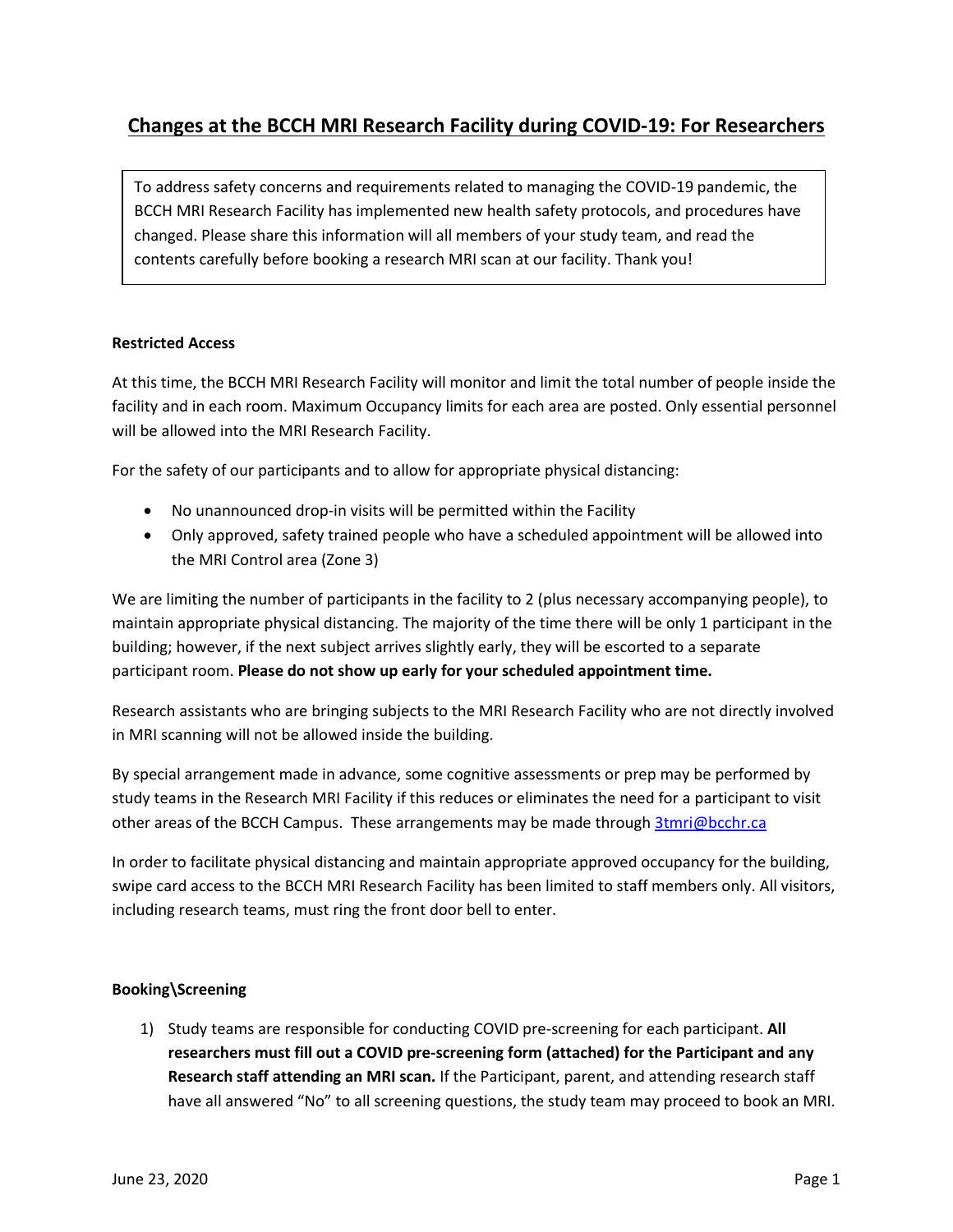- 2) If the MRI booking was made greater than approximately 7 days before the appointment, the Researcher is required to check in with the participant by phone in advance of the appointment to perform the Secondary COVID Screen and Initial MRI Screening section of the form. \*\*If a participant is booked for MRI within approximately 7 days or less, only the COVID Booking Screen and MRI Screen is required.
- 3) Upon arrival of the Participant, accompanying person and researcher must provide the previous documentation of COVID Screening and be screened a final time to confirm there are no symptoms currently. Please bring the COVID Pre-Screening Form with you.

To minimize shared spaces, such as hallways and the entryway in the MRI Facility, we are requiring bookings to be 30 minutes between sessions to allow for the previous participant and research team member to exit the building, the cleaning of surfaces and the arrival of the next participant.

## **Facility Attire:**

For everyone's safety, BCCH MRI Research Facility staff working with participants will change into clean scrubs while in the MRI Facility, and wear masks and goggles while interacting with participants when physical distancing cannot be maintained. Participants or accompanying persons may be asked to wear a mask as well.

In compliance with PHSA COVID-19 policies intended to reduce the spread of any germs and ensure proper infection control and health safety, the following guidelines are in place for all participants and staff:

- Only medical grade masks may be worn (i.e., no home-made masks)
- Hair must be kept back and out of face with a non-metallic hair tie or accessories
- No rings or other jewelry on hands or face may be worn
- No nail polish
- At this time, non essential items such as peripheral equipment not necessary for an MRI scan or stuffed animals are not permitted in the MRI Control Room (Zone 3)

#### **Arrival at the BCCH MRI Research Facility**

Participants must arrive no earlier than 25 minutes before their MRI time to allow for the previous participant to exit the building and cleaning of surfaces. Anyone arriving earlier will be asked to return at the designated timeline.

All participants and staff must use hand sanitizer immediately upon entering the facility.